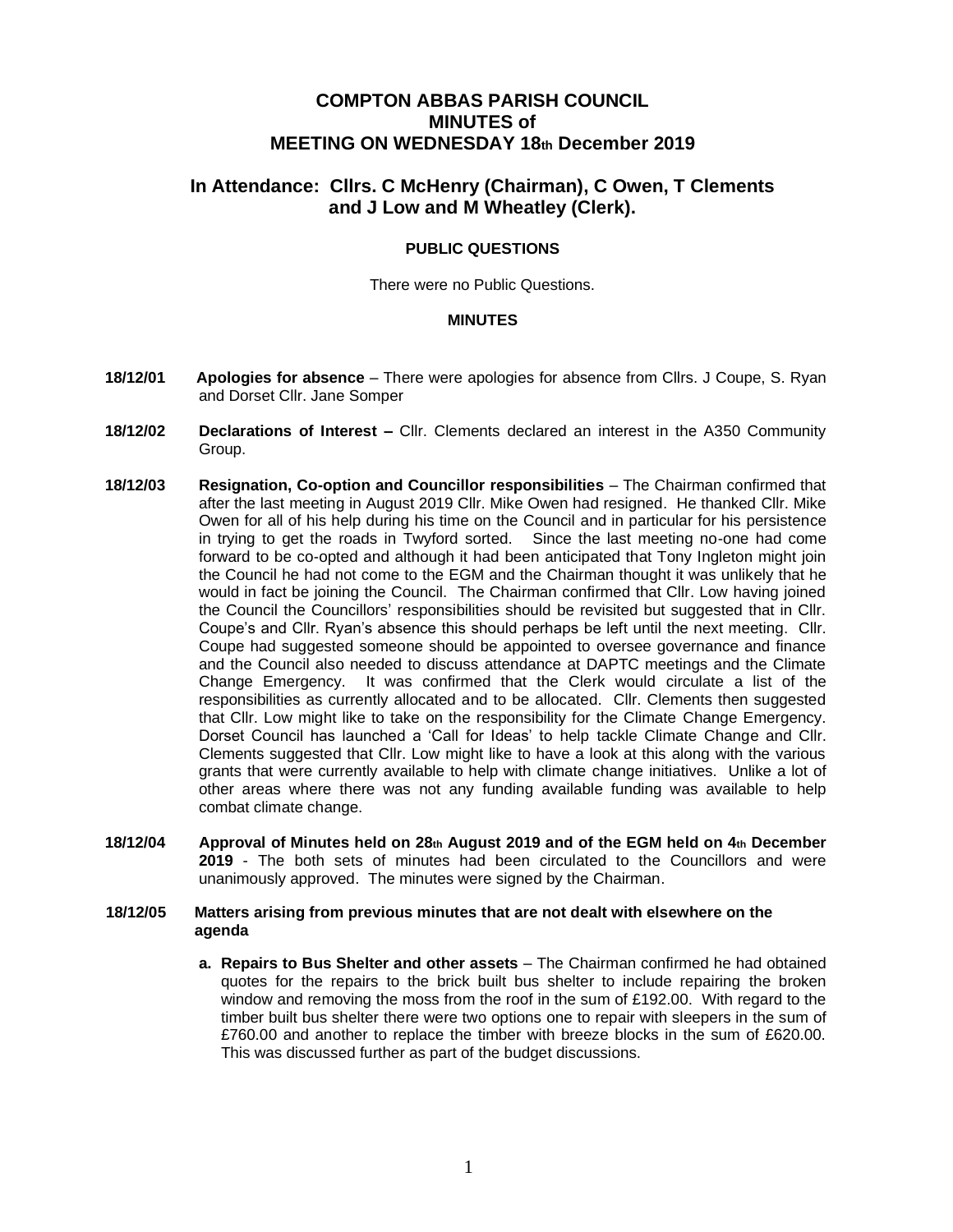- **b. Footpath by Church** The Chairman confirmed the Clerk had chased up the Rangers and the new signpost had been erected. The Rangers still do not know when the path would be re-surfaced but the Clerk will continue to chase.
- **c. The Old Barn** The Chairman confirmed that he had received various complaints recently regarding the continued use of pile drivers at the Old Barn and in particular about the grey water that was flowing down the road from the property. The Chairman had visited the property and had been advised that the pile driving had now finished. The next project would be the construction of a cart shed which should be finished by Christmas. This would only require two people to be on site and therefore there would be no need for anyone to park on the road. In the spring the swimming pool would be finished off. The owner had confirmed that once the work had been completed he would be happy to come along to a Parish Council meeting. Cllr. Clements confirmed that the work on site seemed to have stopped. There was damage to the verges in Lower Lane and he doubted if these would be repaired. In the future he suggested that on any construction projects the Parish Council should press Dorset Council to impose conditions to prevent works being undertaken after 1pm on a Saturday and not at all on a Sunday.
- **d. Website** The Clerk confirmed that Vision ICT who provide the Parish Council's website had advised that in order to comply with the new Accessibility Regulations the Parish Council needed to have an accessibility statement which would be published on the website confirming the accessibility to the site. Vision ICT will provide the requisite statement for £45.00 plus VAT. The statement did not need to be on the site until September 2020 and this sum had been included in the budget for next year. It had also been suggested that various community links should be included on the website. The Clerk asked the Councillors to provide her with a list of the information they would like to see on the website and she would then investigate the best way of putting the links on the website. It maybe that the best way is to include a general link to the Dorset Council website. Cllr. Low commented that she had some experience with websites and it was agreed that she and the Clerk would liaise in this regard.
- **18/12/06 Report from Dorset Councillor** A report from the Dorset Councillor had been circulated. There were no matters arising save that Cllr. Low was directed to the paragraph regarding Climate Change.

#### **18/12/07 Finance**

**a. Bank Account and Income and Expenses to date** – The Clerk had circulated the Income and Expenses to  $11<sub>th</sub>$  December 2019 and the bank statement to that date together with an up to date budget v spend. The reconciled bank balance and available cash balance as at 11<sup>th</sup> December 2019 was £6357.24. Cllr. Clements asked if in the future he could have an excel version of the cashbook. The Clerk confirmed she would do this.

**b. Bills to be paid** – It was unanimously agreed that the following bills should be paid:

- **i. Clerk's salary for October to December –** in the sum of £321.30 plus 10p which was due to Cllr. Clements in respect of a reimbursement for the play area where the invoice had been incorrectly added up.
- **ii. DAPTC**  £8.34 in respect of the Clerk's seminar.

**c. Budget/Precept** – The Clerk informed the council that she wished to present a retrospective claim for overtime for consideration by the council. She advised her earlier written advice that the basis of this claim should influence the quantum of the hours and the hourly rate for the coming financial year. After a discussion the Chairman announced that further consideration of the 2020/21 Budget, Precept and the Clerk's claim would be deferred until a later meeting. The Chairman announced that he would like to step down as chair with immediate effect. The Meeting closed at 9.45pm.

Signed:……………………………….. Date:………………………………………